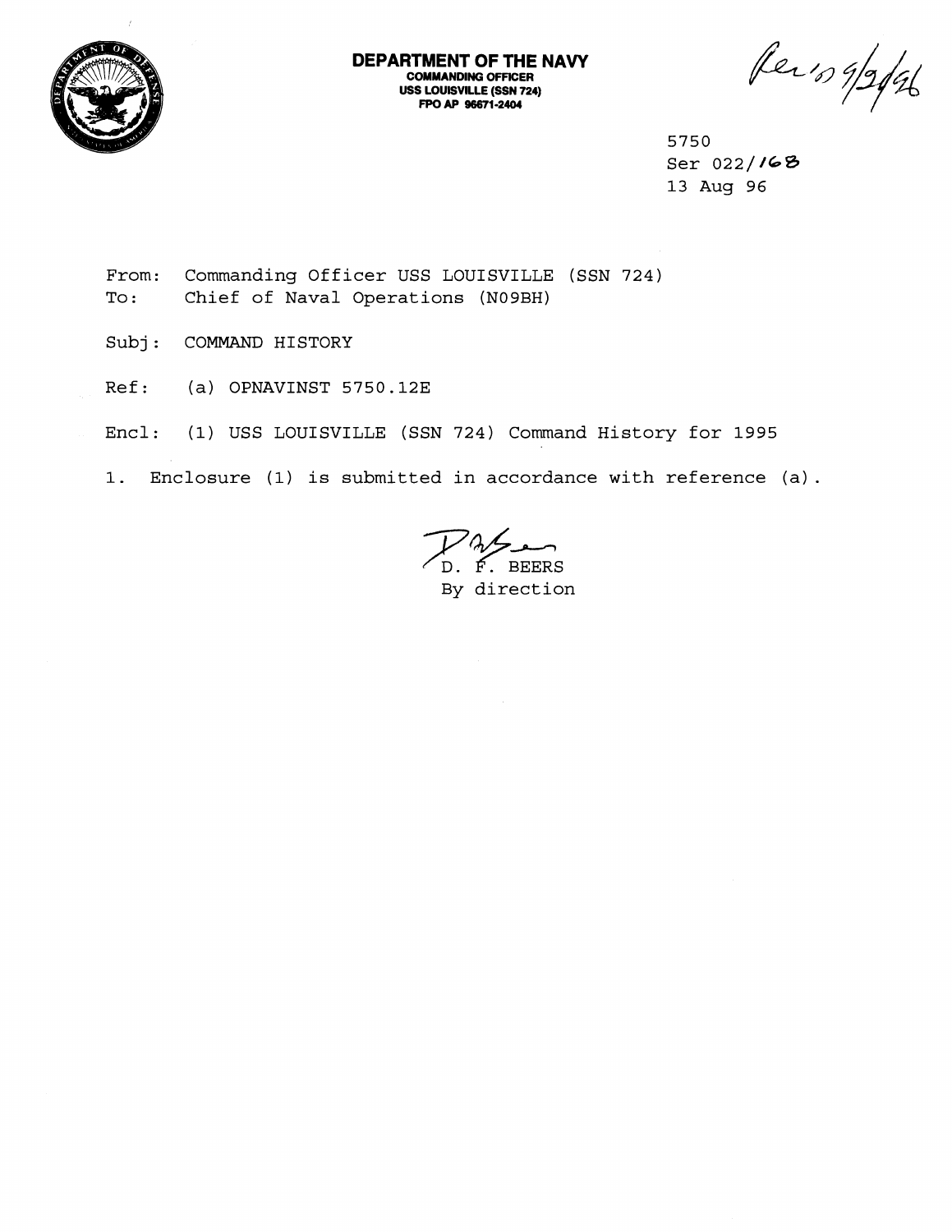## **USS LOUISVILLE (SSN 724) COMMAND HISTORY 1995**

| <b>PART</b> | <b>SUBJECT</b>                       | <b>PAGE</b> |
|-------------|--------------------------------------|-------------|
|             | COMMAND COMPOSITION AND ORGANIZATION |             |
|             | Mission Statement                    | $1 - 1$     |
|             | History Statement                    | $1 - 1$     |
|             | Organizational Structure             | $1 - 1$     |
|             | Name of Incumbent Commanding Officer | $1 - 1$     |
|             | Home port                            | $1 - 1$     |
|             | CHRONOLOGY/NARRATIVE                 | $2 - 1$     |
|             | SUPPORTING DOCUMENTATION             |             |
|             | Biography of Commanding Officer      | $3 - 1$     |
|             | Welcome Aboard Pamphlet              | $3 - 2$     |
|             | Assorted Photographs (2)             | $3 - 3$     |

 $\sim 10^7$ 

## Encl **(1)**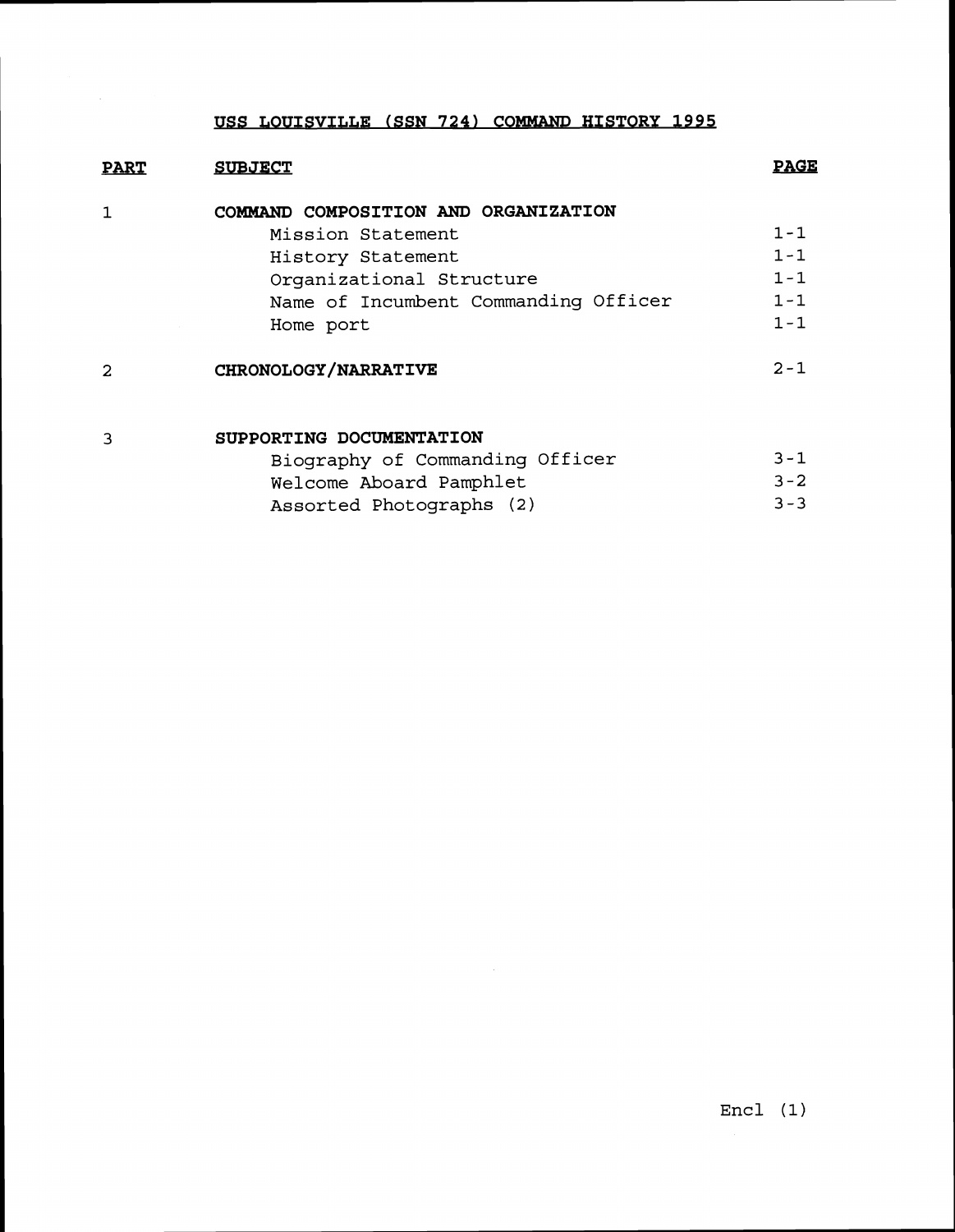## **COMMAND COMPOSITION AND ORGANIZATION**

1. MISSION STATEMENT. USS LOUISVILLE's mission is to provide a formidable platform which can operate independently or in support of a carrier battle group to protect the interests of the United States and its allies. Tactical employment roles include Antisubmarine Warfare, Anti-Surface Warfare, Strike Warfare, Intelligence and Warning and Special Forces Warfare - all can be accomplished while remaining submerged and undetected.

2. HISTORY STATEMENT. The USS LOUISVILLE is the thirty-fifth LOS ANGELES class submarine to enter the submarine fleet. USS LOUISVILLE was constructed by the Electric Boat Division of General Dynamics Corporation in Groton, Connecticut. USS LOUISVILLE is named for the city of Louisville, Kentucky and is the fourth United States Ship to bear this name. Major milestones in the new construction period of the ship were as follows :

| Keel Laid    | $\overline{\phantom{0}}$ | 16 September 1984 |
|--------------|--------------------------|-------------------|
| Launched     | $\overline{\phantom{0}}$ | 14 December 1985  |
| Commissioned | $\overline{\phantom{0}}$ | 08 November 1986  |

The ship's sponsor is Mrs. Betty Ann McKee, wife of retired Admiral Kinnaird R. McKee, former Director of Naval Nuclear Propulsion.

3. **ORGANIZATIONAL STRUCTURE**. The USS LOUISVILLE is one of the units assigned to Commander Submarine Group FIVE under the responsibility of Commander Submarine Squadron ELEVEN at Naval Submarine Base, San Diego, California. On board, the Commanding Officer is assisted in carrying out the ship's mission by the Executive Officer, four Department Heads, eight Division Officers and a crew of 130.

**4.** NAME **OF COMMANDING OFFICER/DATE ASSUMED COMMAND.** Commander Christopher **R.** Earl, U.S. Navy/l2 January 1994

5. HOME PORT OF SHIP. USS LOUISVILLE is currently home ported in Pearl Harbor, Hawaii.

 $1 - 1$